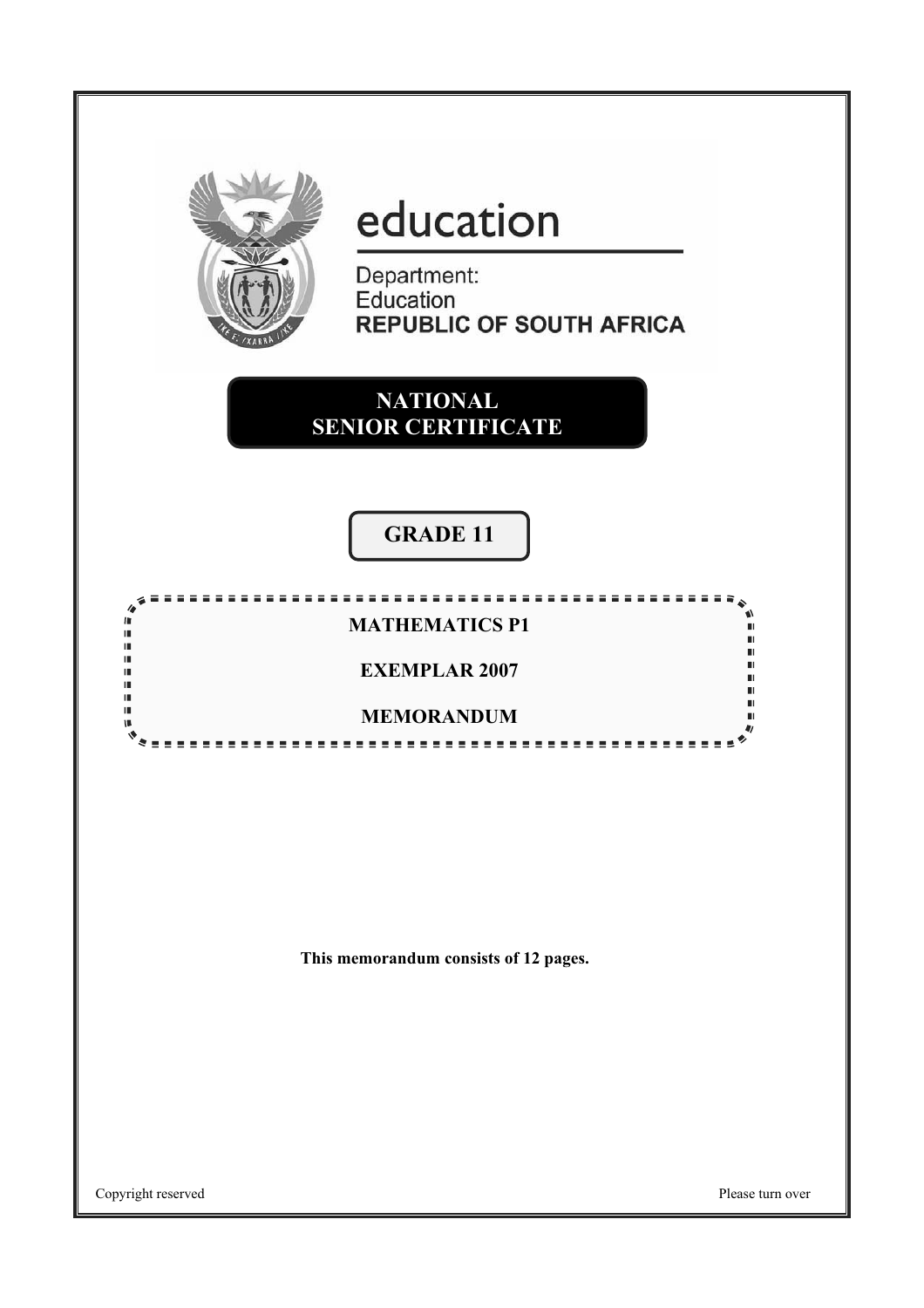NSC MEMORANDUM 2

| 1.1.1              | $x(x-9)+14=0$<br>$x^2-9x+14=0$<br>$(x-7)(x-2)=0$<br>$x = 7$ or $x = 2$                                                                                                               | $\checkmark$ multiply out<br>$\checkmark$ factors<br>$\checkmark$ answers<br>(3)                                                                                                                                             |
|--------------------|--------------------------------------------------------------------------------------------------------------------------------------------------------------------------------------|------------------------------------------------------------------------------------------------------------------------------------------------------------------------------------------------------------------------------|
| 1.1.2              | $x^2 - x = 3$<br>$x^2 - x - 3 = 0$<br>$x = \frac{-(-1) \pm \sqrt{(-1)^2 - 4(1)(-3)}}{2(1)}$<br>$x = \frac{1 \pm \sqrt{13}}{2}$                                                       | $\checkmark$ standard form<br>$\checkmark$ substitution                                                                                                                                                                      |
|                    | $x = -1,3$ or $x = 2,3$                                                                                                                                                              | $\checkmark$ simplification<br>$\checkmark$ answers<br>(5)                                                                                                                                                                   |
| 1.1.3              | $\frac{1}{x+1} + \frac{2x}{x-1} = 1$<br>$x-1+2x(x+1)=x^2-1$<br>$x-1+2x^2+2x=x^2-1$<br>$x^2 + 3x = 0$<br>$x(x+3)=0$<br>$x = 0$ or $x = -3$                                            | $\checkmark$ multiplying LHS with<br><b>LCM</b><br>$\checkmark$ multiplying RHS with<br><b>LCM</b><br>$\checkmark$ simplification<br>$\checkmark$ standard form<br>$\checkmark$ factorisation<br>$\checkmark$ answers<br>(6) |
| 1.2                | $y = 2 - x$<br>$x^2 + (2-x)^2 - 52 = 0$<br>$x^2+4-4x+x^2-52=0$<br>$2x^2 - 4x - 48 = 0$<br>$x^2-2x-24=0$<br>$(x-6)(x+4)=0$<br>$x = 6$ or $x = -4$<br>$y = -4$ or $y = 6$<br><b>OR</b> | $\checkmark$ making y the subject<br>of the formula<br>$\checkmark$ substitution<br>$\checkmark$ multiplication<br>$\checkmark$ factors<br>$\checkmark$ x answers<br>$\sqrt{\sqrt{y}}$ answers<br>(7)                        |
| Copyright reserved |                                                                                                                                                                                      | Please turn over                                                                                                                                                                                                             |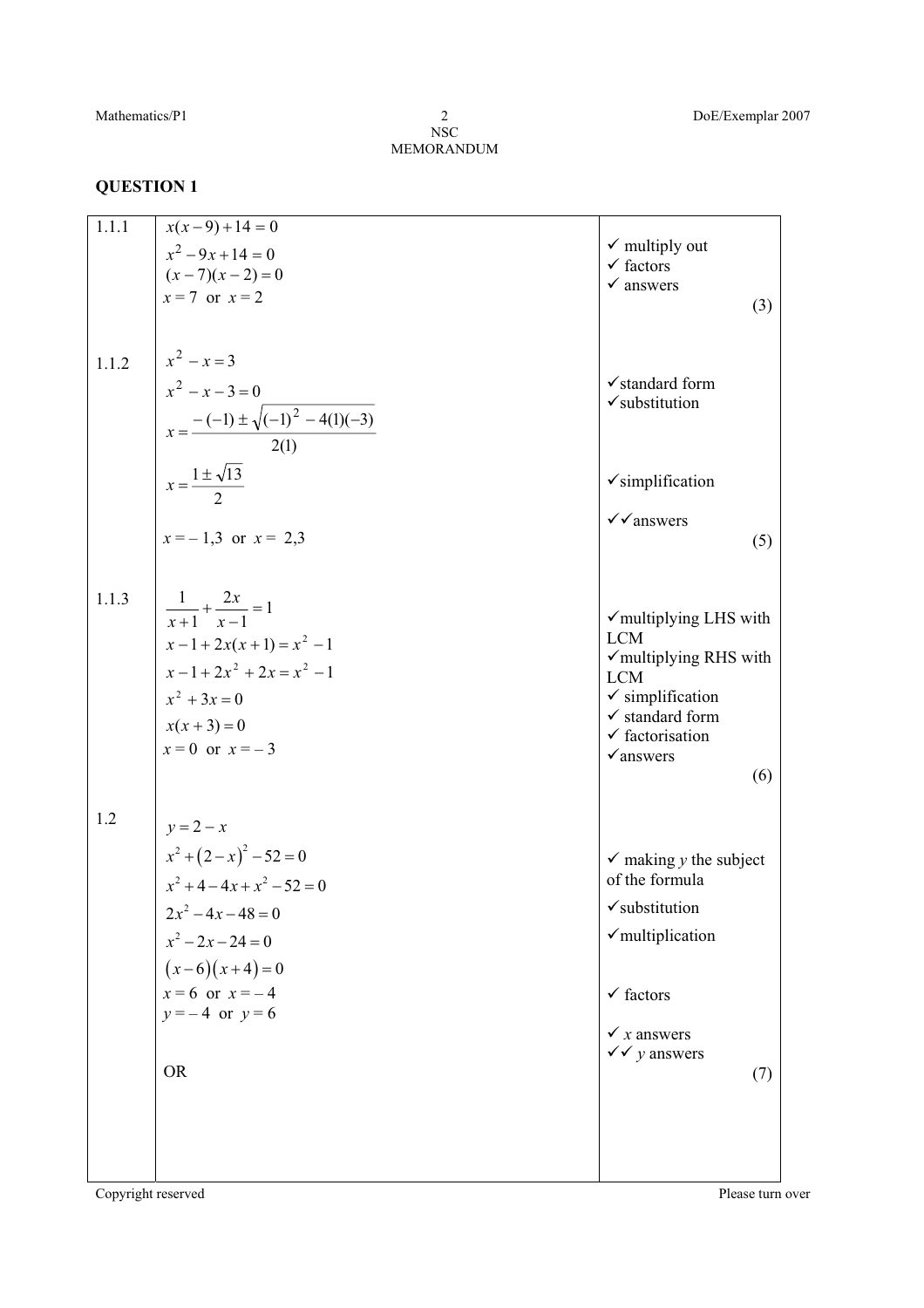| Mathematics/P1 |  | DoE/Exemplar 2007 |
|----------------|--|-------------------|
|----------------|--|-------------------|

| <b>OR</b>                                                          |     |
|--------------------------------------------------------------------|-----|
|                                                                    |     |
| $\checkmark$ making x the subject<br>$x = 2 - y$<br>of the formula |     |
| $(2-y)^2 + y^2 - 52 = 0$<br>$\checkmark$ substitution              |     |
| $4-4y+y^2+y^2-52=0$<br>$\checkmark$ multiplication                 |     |
| $2y^2-4y-48=0$<br>$y^2-2y-24=0$                                    |     |
| $\checkmark$ factors<br>$(y-6)(y+4)=0$                             |     |
| $y = -4$ or $y = 6$<br>$\checkmark$ x answers                      |     |
| $x = 6$ or $x = -4$<br>$\sqrt{\sqrt{y}}$ answers                   |     |
|                                                                    | (7) |
| 1.3.1<br>$x - 2 = 0$                                               |     |
| $\checkmark$ denominator = 0<br>$x = 2$                            |     |
| $\checkmark$ answer<br>1.3.2                                       | (2) |
| $x + 4 < 0$                                                        |     |
| $\checkmark$ discriminant < 0<br>$x < -4$                          |     |
| $\checkmark$ answer                                                | (2) |
|                                                                    | 25  |

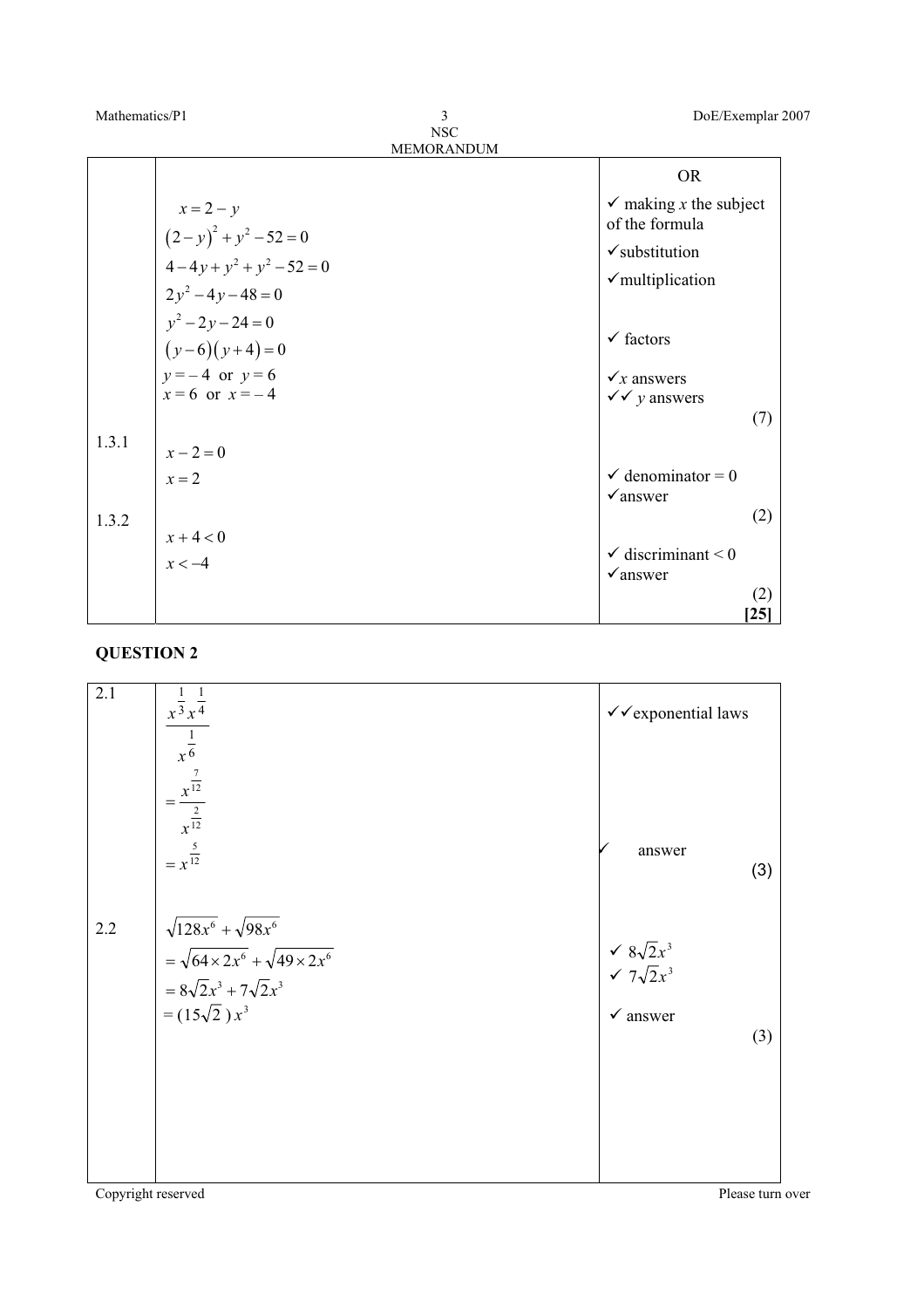| Mathematics/P1 | $\overline{4}$                                                        | DoE/Exemplar 2007                                                  |
|----------------|-----------------------------------------------------------------------|--------------------------------------------------------------------|
|                | <b>NSC</b>                                                            |                                                                    |
|                | MEMORANDUM                                                            |                                                                    |
| 2.3            | $\boldsymbol{\chi}$<br>$\sqrt{x}$<br>$x + xy$<br>$=$                  | $\checkmark$ LCM<br>$\checkmark$ numerator<br>$\checkmark$ factors |
|                | $x\sqrt{x}$                                                           | $\checkmark$ answer                                                |
|                | $x(1+y)$<br>$x\sqrt{x}$                                               | (4)                                                                |
|                | $x.\sqrt{x(1+y)}$<br>$=\frac{x(1+y)}{x\sqrt{x}}$<br>OR<br>$x\sqrt{x}$ |                                                                    |
|                | $+\nu$                                                                |                                                                    |
|                | $\boldsymbol{\chi}$                                                   | [10]                                                               |

| 3.1 | year $6 = 35$ hundreds = 243 hundreds = 24 300                                                                                                                                   | answer                                          |
|-----|----------------------------------------------------------------------------------------------------------------------------------------------------------------------------------|-------------------------------------------------|
|     |                                                                                                                                                                                  |                                                 |
| 3.2 | number of trees = $3^{n-1}$ hundreds                                                                                                                                             | $\checkmark$ base 3<br>$\checkmark$ power n – 1 |
| 3.3 | No<br>The number of trees will increase without bound to very large<br>numbers, thus the forestry authorities will if necessary cut<br>down some of the trees from time to time. | $\sqrt{N_0}$<br>$\checkmark$ reason             |
|     |                                                                                                                                                                                  |                                                 |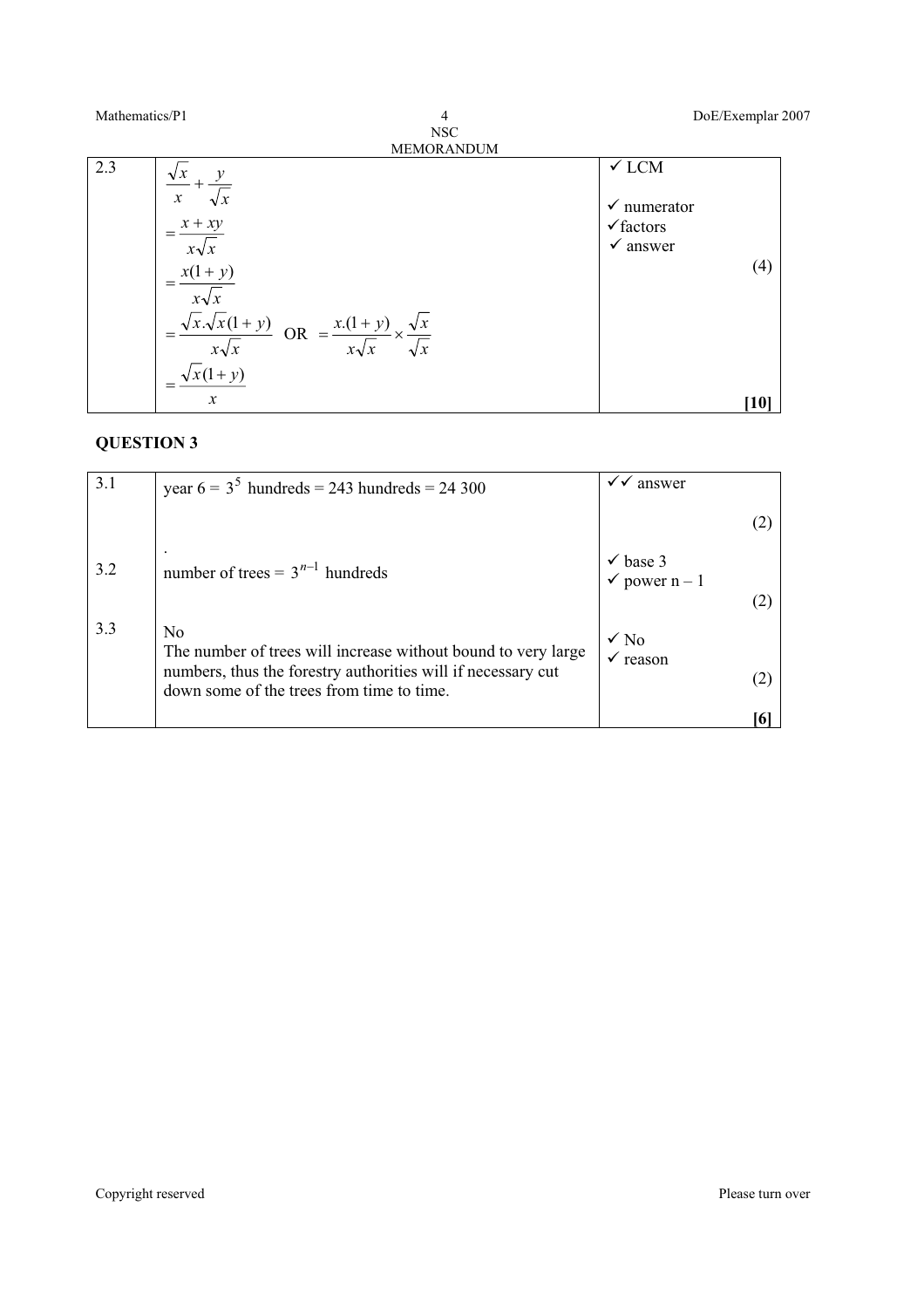NSC MEMORANDUM 5

#### **QUESTION 4**

| 4.1 | $t = n(n+2)$                                                                                                 | $\checkmark$ answer<br>(2)                                                                                                                              |
|-----|--------------------------------------------------------------------------------------------------------------|---------------------------------------------------------------------------------------------------------------------------------------------------------|
| 4.2 | Yes.<br>The one formula is the factorised format of the other formula<br>$n(n+2) = n^2 + 2n$                 | $\checkmark$ Yes<br>$\checkmark$ explanation<br>(2)                                                                                                     |
| 4.3 | $n^2 + 2n = 143$<br>$n^2 + 2n - 143 = 0$<br>$(n+13)(n-11)=0$<br>$n = -13$ or $n = 11$<br>$\therefore n = 11$ | $\checkmark$ setting up of equation<br>$\checkmark$ standard form<br>$\checkmark$ factors<br>$\checkmark$ answer $\neq -13$<br>$\checkmark$ answer = 11 |
|     |                                                                                                              | (5)                                                                                                                                                     |
|     |                                                                                                              |                                                                                                                                                         |

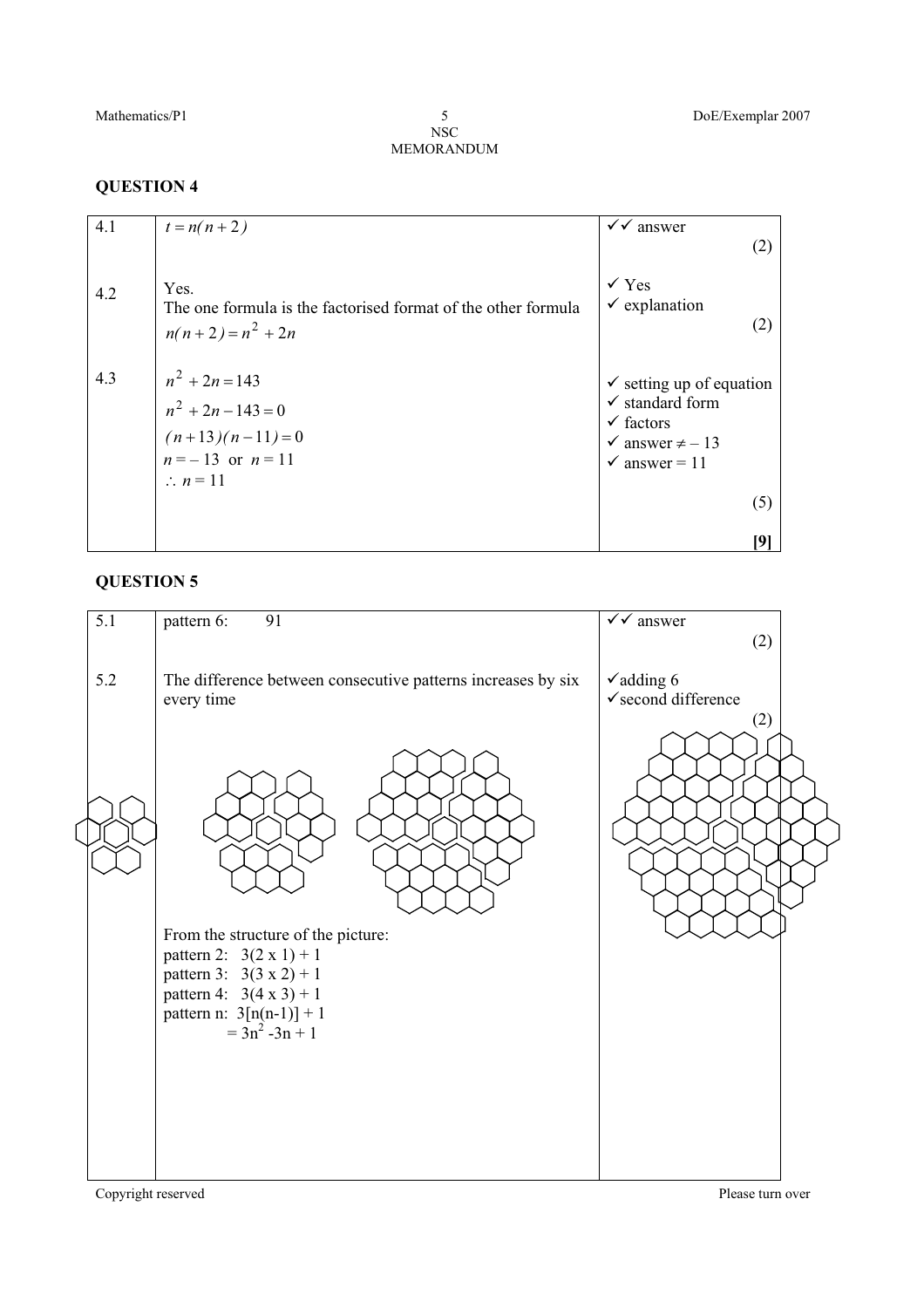

| 6.1.1 | $F_v = P_v(1 - in)$                               | $\checkmark$ formula                              |  |
|-------|---------------------------------------------------|---------------------------------------------------|--|
|       | $F_v = 16000(1-0.15\times3)$                      | $\checkmark$ substitution                         |  |
|       | $F_v = R 8800$                                    | $\checkmark$ answer<br>(3)                        |  |
| 6.1.2 | $F_v = P_v (1 - i)^n$<br>$8800 = 16000 (1 - i)^3$ | $\checkmark$ formula<br>$\checkmark$ substitution |  |
|       | $0,55 = (1-i)^3$                                  | $\times 0,55$                                     |  |
|       | $0,82 = 1-i$                                      |                                                   |  |
|       | $i = 1 - 0.82$                                    |                                                   |  |
|       | $i = 0.18$                                        | $\checkmark$ 0,18                                 |  |
|       | rate is 18%                                       | $\checkmark$ answer                               |  |
|       |                                                   | (5)                                               |  |
|       |                                                   |                                                   |  |
|       |                                                   |                                                   |  |
|       |                                                   |                                                   |  |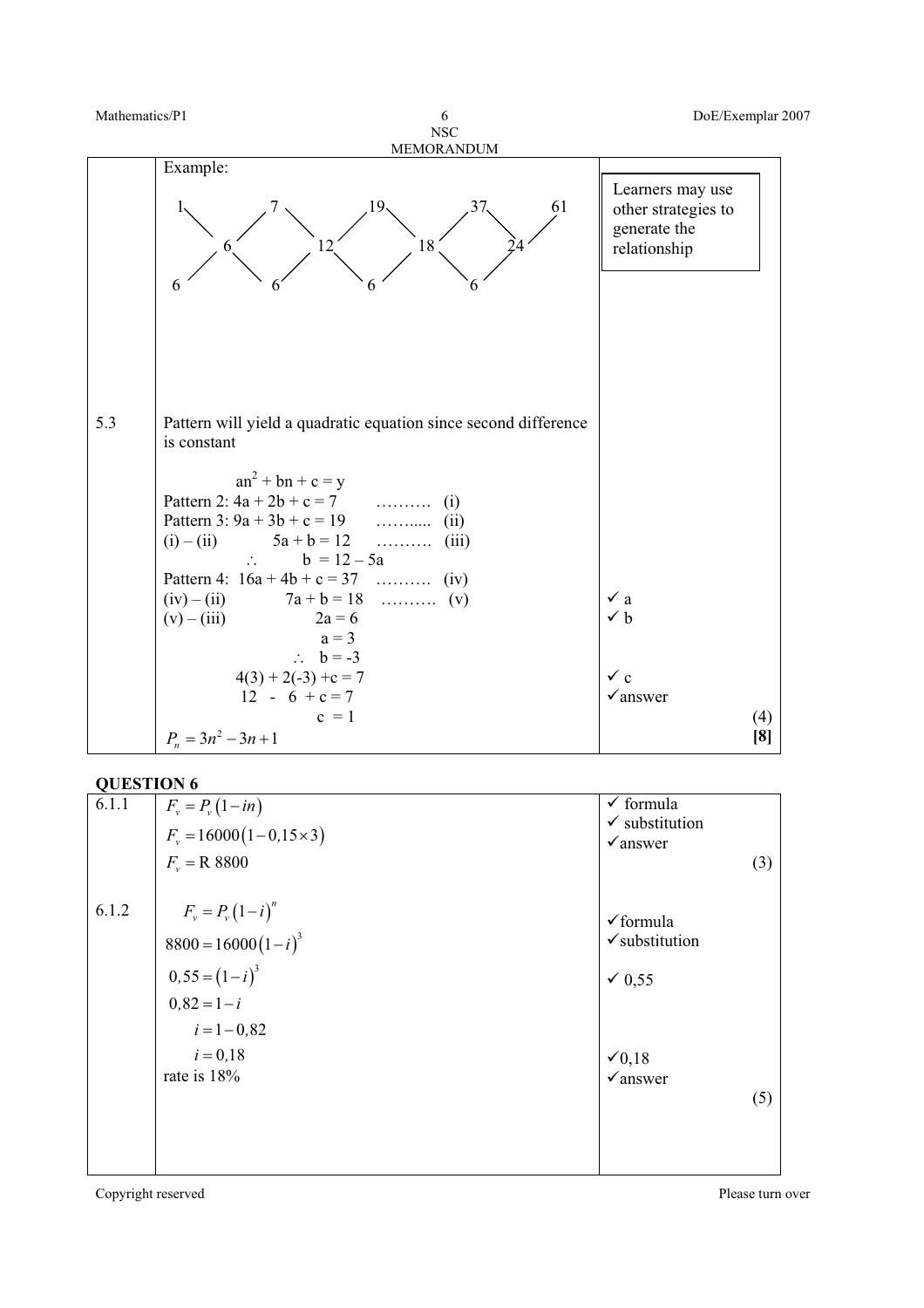NSC

7

|       | <b>MEMORANDUM</b>                                                 |                                                  |      |
|-------|-------------------------------------------------------------------|--------------------------------------------------|------|
| 6.2   | $F_v = 12500(1,01)^{24}(1,07)^6$                                  | $\checkmark$ 1,01<br>$\times 1,07$               |      |
|       | $F_v = R$ 23819,12                                                | $\checkmark$ substitution                        |      |
|       |                                                                   | $\checkmark$ answer                              |      |
| 6.3.1 | $i^{(12)} = 7.2\% = \frac{7.2}{100} = 0.072$                      |                                                  | (4)  |
|       | 1+i = $\left(1+\frac{i^{(12)}}{12}\right)^{12}$                   | $\checkmark$ i <sup>(12)</sup> = 0,72            |      |
|       | $1+i = \left(1+\frac{0.072}{12}\right)^{12}$                      | $\checkmark$ formula                             |      |
|       |                                                                   | $\checkmark$ answer for i                        |      |
|       | $1 + i = 1,074424$                                                | $\checkmark$ answer                              |      |
|       | $i = 0,074424$                                                    |                                                  | (4)  |
|       | : Effective rate is 7,442 % p.a.                                  |                                                  |      |
| 6.3.2 |                                                                   | $\checkmark$ formula                             |      |
|       | $A = P(1 + i)^n$                                                  | $\checkmark$ substitution<br>$\checkmark$ answer |      |
|       | $= 120000(1 + 0.07442)^{3}$                                       |                                                  | (3)  |
|       |                                                                   |                                                  |      |
|       | $= R148834,46$                                                    | $\times 1,006$                                   |      |
| 6.3.3 |                                                                   | $\checkmark$ power 18                            |      |
|       | $F_V =$ 120000(1,006) <sup>18</sup> - 20000 [1,006] <sup>30</sup> | $(1,006)^{30}$                                   |      |
|       | $F_V = R$ 135,981,73                                              | $\checkmark$ answer                              |      |
|       |                                                                   |                                                  | (5)  |
|       |                                                                   |                                                  | [24] |

## **QUESTION 7**

| 7.1 |                                                          | $\checkmark$ <sub>x</sub> = 0<br>$\checkmark$ <sub>x</sub> = -3 |
|-----|----------------------------------------------------------|-----------------------------------------------------------------|
|     | $x(x+3)=0$<br>$x=0$ or $x=-3$                            |                                                                 |
|     |                                                          | (2)                                                             |
|     |                                                          |                                                                 |
| 7.2 | Axis of symmetry = $\frac{0-3}{2}$ = $-\frac{3}{2}$      | $\checkmark$ method adding <i>x</i> -int                        |
|     |                                                          |                                                                 |
|     |                                                          | $\sqrt{\text{AOS}} = -\frac{3}{2}$                              |
|     | $y=-\frac{3}{2}\left(-\frac{3}{2}+3\right)=-\frac{9}{4}$ | $\checkmark$ substitution                                       |
|     |                                                          |                                                                 |
|     | $P\left(-\frac{3}{2},-\frac{9}{4}\right)$                | $y = -\frac{9}{4}$                                              |
|     |                                                          | $\checkmark$ coordinate                                         |
|     |                                                          | (5)                                                             |
|     |                                                          |                                                                 |
|     |                                                          |                                                                 |
|     |                                                          |                                                                 |
|     |                                                          |                                                                 |
|     | <b>OR</b>                                                |                                                                 |
|     |                                                          |                                                                 |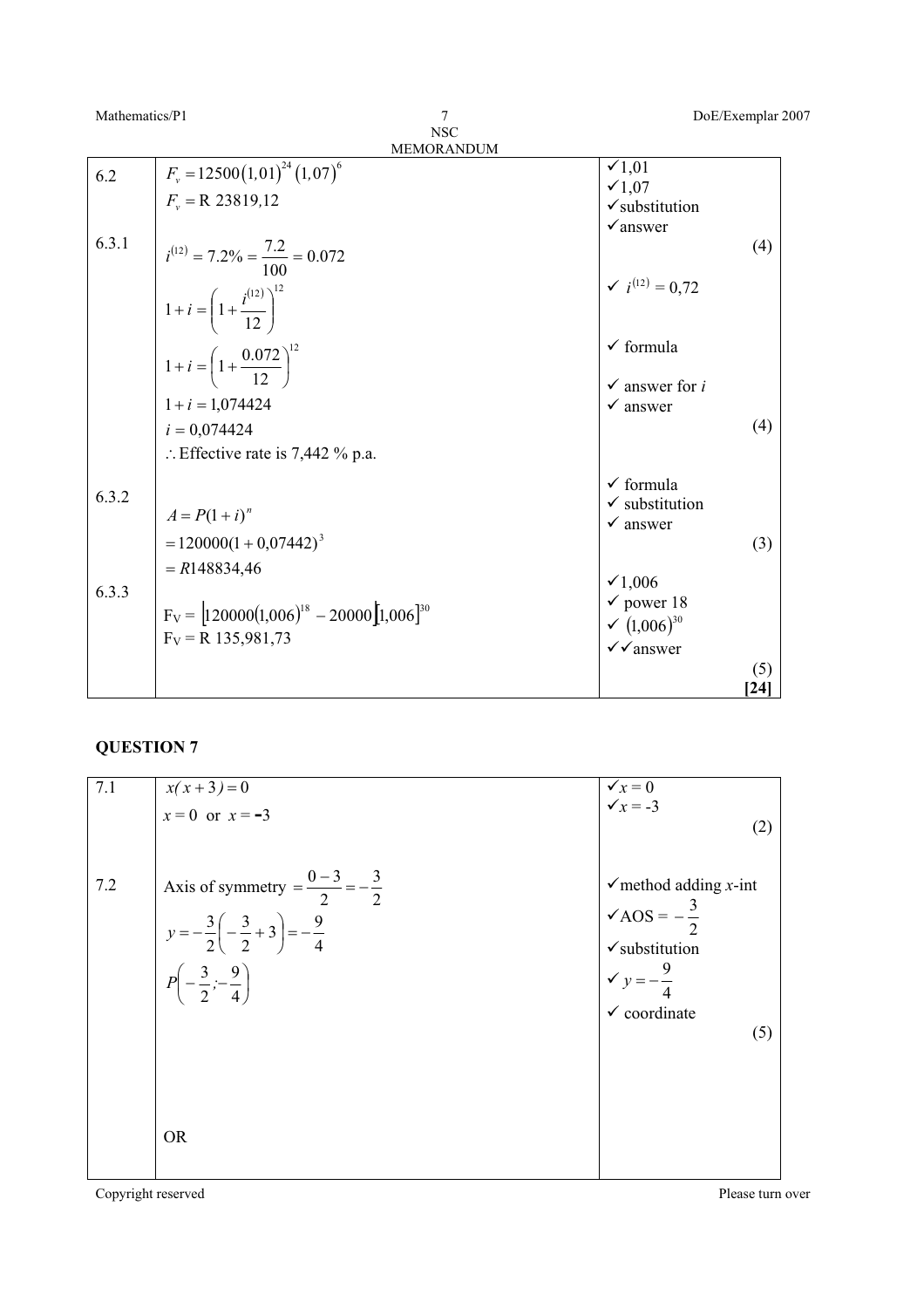| Mathematics/P1 | 8                                                                                                                                                                                                          |                                                                                                                                                                                    | DoE/Exemplar 2007 |
|----------------|------------------------------------------------------------------------------------------------------------------------------------------------------------------------------------------------------------|------------------------------------------------------------------------------------------------------------------------------------------------------------------------------------|-------------------|
|                | <b>NSC</b>                                                                                                                                                                                                 |                                                                                                                                                                                    |                   |
|                | MEMORANDUM<br>$=-\frac{b}{2a}$<br>Axis of symmetry $=-\frac{3}{2(1)}$<br>$=-\frac{3}{2}$<br>$y = -\frac{3}{2} \left( -\frac{3}{2} + 3 \right) = -\frac{9}{4}$<br>$P\left(-\frac{3}{2},-\frac{9}{4}\right)$ | $\checkmark$ substitution into<br>$x = -\frac{b}{2a}$<br>$\sqrt{AOS} = -\frac{3}{2}$<br>$\checkmark$ substitution<br>$\checkmark$ y = $-\frac{9}{4}$<br>$\checkmark$ x- coordinate | (5)               |
| 7.3            | average gradient = $\frac{f(-5) - f(-3)}{-5 - (-3)}$<br>$=\frac{-5(-5+3)-[-3(-3+3)]}{-2}$<br>$=\frac{10-0}{-2}$<br>$=-5$<br><b>OR</b>                                                                      | $\checkmark$ substitution into<br>formula<br>$\checkmark$ values<br>$\checkmark$ answer                                                                                            | (3)               |
|                | average gradient = $\frac{f(-3) - f(-5)}{-3 - (-5)}$<br>$=\frac{-3(-3+3)-[-5(-5+3)]}{2}$<br>$=\frac{0-10}{2}$<br>$=-5$                                                                                     | <b>OR</b><br>$\checkmark$ substitution into<br>formula<br>$\checkmark$ values<br>$\checkmark$ answer                                                                               | (3)               |
| 7.4            | The function is decreasing at an average rate of 5 $y$ units to 1 $x$<br>unit.                                                                                                                             |                                                                                                                                                                                    |                   |
| 7.5            | $x < -3$ or $x > 0$                                                                                                                                                                                        | √ decreasing<br>√average rate                                                                                                                                                      | (2)               |
| 7.6            | Turning point of $f(x-2) = \left(-\frac{3}{2} + 2; -\frac{9}{4}\right)$<br>$=\left(\frac{1}{2},-\frac{9}{4}\right)$                                                                                        | $\begin{array}{c}\n\checkmark$ or<br>$\checkmark$ x < - 3<br>$\checkmark$ x > 0<br>$\checkmark$ x coordinate<br>$\checkmark$ y coordinate                                          | (3)<br>(2)        |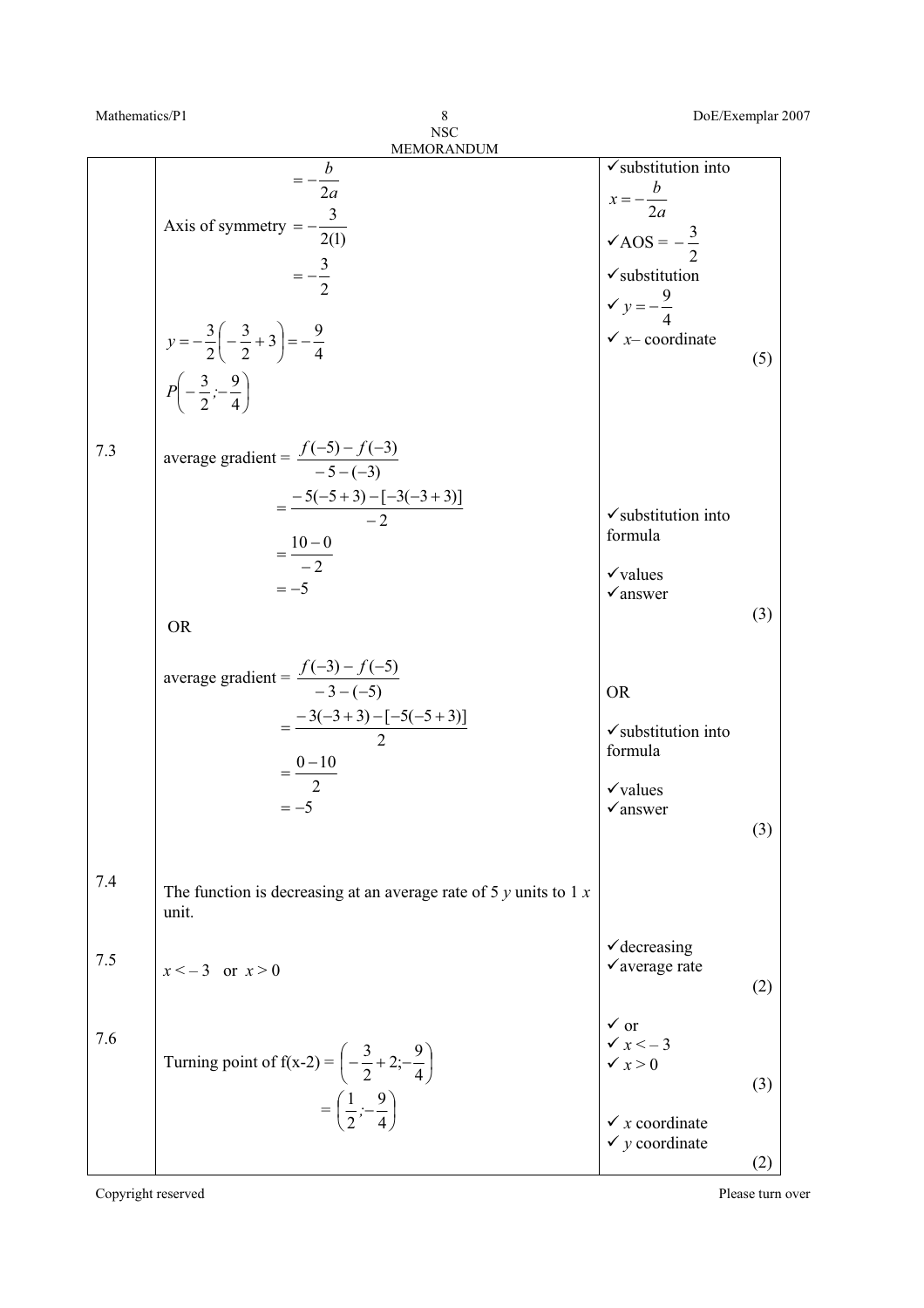|     | MEMORANDUM                                                                    |                                                                                 |
|-----|-------------------------------------------------------------------------------|---------------------------------------------------------------------------------|
| 7.7 | LM = $-\frac{1}{2}x + 2 - (x^2 + 3x)$                                         | $\checkmark$ top graph – bottom<br>graph                                        |
|     | LM = $-x^2 - \frac{7}{2}x + 2$<br>$=-(x^2+\frac{7}{2}x-2)$                    | $\sqrt{1 + \left(\frac{7}{4}\right)^2}$<br>$\sqrt{-\left(\frac{7}{4}\right)^2}$ |
|     | $=-\left[x+\frac{7}{2}x+\left(\frac{7}{4}\right)^2-2-\frac{49}{16}\right]$    |                                                                                 |
|     | $= -\left[\left(x + \frac{7}{4}\right)^2 - \frac{81}{16}\right]$              | $\sqrt{x+\frac{7}{4}}^2 - \frac{81}{16}$                                        |
|     | $=-\left(x+\frac{7}{4}\right)^2+\frac{81}{16}$                                | $\checkmark$ answer<br>(5)                                                      |
|     | <b>OR</b><br>LM = $-\frac{1}{2}x + 2 - (x^2 + 3x)$                            | <b>OR</b><br>$\checkmark$ top graph – bottom<br>graph                           |
|     | LM = $-x^2 - \frac{7}{2}x + 2$                                                | $\checkmark$ substitution<br>√substitution into AOS                             |
|     | AOS : $x = -\frac{\frac{1}{2}}{2(-1)} = -\frac{7}{4}$                         | $\checkmark$ x-value                                                            |
|     | $y = -\left(-\frac{7}{4}\right)^2 - \frac{7}{2}\left(-\frac{7}{4}\right) + 2$ | $\checkmark$ y-value<br>(5)                                                     |
|     | $=\frac{81}{16}$<br>$= 5,0625$                                                |                                                                                 |
|     | LM = $= -\left(x + \frac{7}{4}\right)^2 + \frac{81}{16}$                      |                                                                                 |
| 7.8 | Maximum length = $\frac{\delta_1}{\delta_2}$                                  | $\checkmark$ maximum length<br>$\sqrt{x} = -\frac{7}{4}$<br>(2)                 |
|     | Occurs at $x = -\frac{7}{4}$                                                  | $[24]$                                                                          |

| 8.1.1 | $y = a.b^x$                           | $\checkmark$ substitution  |  |
|-------|---------------------------------------|----------------------------|--|
|       | $144 = a. \left(\frac{3}{4}\right)^2$ | $\checkmark$ answer<br>(3) |  |
|       | $a = 256$                             |                            |  |
| 8.1.2 | $y = 256\left(\frac{3}{4}\right)^{x}$ | $\checkmark$ answer        |  |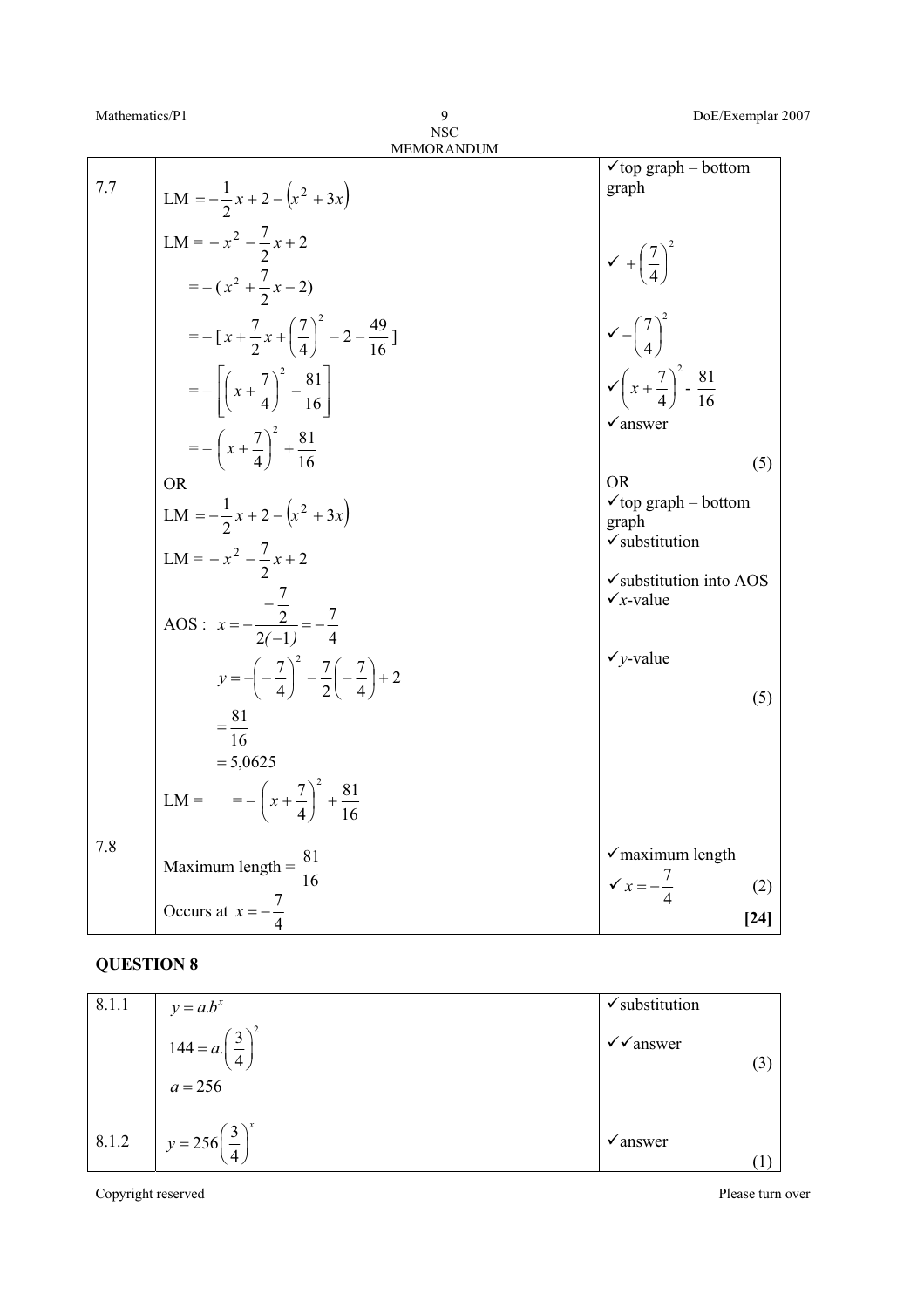| Mathematics/P1<br>10<br><b>NSC</b> |                                                                                                                                              | DoE/Exemplar 2007                                                                              |
|------------------------------------|----------------------------------------------------------------------------------------------------------------------------------------------|------------------------------------------------------------------------------------------------|
|                                    | <b>MEMORANDUM</b>                                                                                                                            |                                                                                                |
| 8.2                                | $y = 256\left(\frac{3}{4}\right)^{13}$<br>$= 6,08$                                                                                           | $\checkmark$ substitution<br>$\sqrt{\ }$ answer<br>(2)                                         |
| 8.3                                | The graph will transform to an increasing function as it will<br>reflect about the $y$ -axis but the $y$ -intercept will remain the<br>same. | $\checkmark$ reflect about y-axis<br>$\checkmark$ same y-intercept<br>(2)<br>$\left[ 8\right]$ |

| 9.1 | $x = -4$                                   | $\sqrt{a}$ nswer                                                                                                                                                               |  |
|-----|--------------------------------------------|--------------------------------------------------------------------------------------------------------------------------------------------------------------------------------|--|
|     | $y = -2$                                   | $\checkmark$ answer                                                                                                                                                            |  |
|     |                                            | (2)                                                                                                                                                                            |  |
|     |                                            |                                                                                                                                                                                |  |
| 9.2 | x-int: $0 = \frac{1}{x+4} - 2$ $x \neq -4$ | $y = 0$                                                                                                                                                                        |  |
|     | $0 = 1 - 2(x + 4)$                         |                                                                                                                                                                                |  |
|     | $0 = 1 - 2x - 8$                           |                                                                                                                                                                                |  |
|     | $2x = -7$                                  |                                                                                                                                                                                |  |
|     |                                            |                                                                                                                                                                                |  |
|     | $x=-\frac{7}{2}$                           |                                                                                                                                                                                |  |
|     | $\left(-\frac{7}{2}, 0\right)$             | $\begin{vmatrix} \sqrt{2x} & -7 \\ \sqrt{x} & -\frac{7}{2} \\ \sqrt{(-\frac{7}{2}, 0)} \end{vmatrix}$<br>$\begin{cases}\n\sqrt{x} = 0 \\ \sqrt{y} = -\frac{7}{4}\n\end{cases}$ |  |
|     |                                            |                                                                                                                                                                                |  |
|     | <i>y</i> -int: $y = \frac{1}{0+4} - 2$     |                                                                                                                                                                                |  |
|     |                                            |                                                                                                                                                                                |  |
|     | $y = -\frac{7}{4}$                         | (6)                                                                                                                                                                            |  |
|     | y-int $\left(0;-\frac{7}{4}\right)$        |                                                                                                                                                                                |  |
|     |                                            |                                                                                                                                                                                |  |
|     |                                            |                                                                                                                                                                                |  |
|     |                                            |                                                                                                                                                                                |  |
|     |                                            |                                                                                                                                                                                |  |
|     |                                            |                                                                                                                                                                                |  |
|     |                                            |                                                                                                                                                                                |  |
|     |                                            |                                                                                                                                                                                |  |
|     |                                            |                                                                                                                                                                                |  |
|     |                                            |                                                                                                                                                                                |  |
|     |                                            |                                                                                                                                                                                |  |
|     |                                            |                                                                                                                                                                                |  |
|     |                                            |                                                                                                                                                                                |  |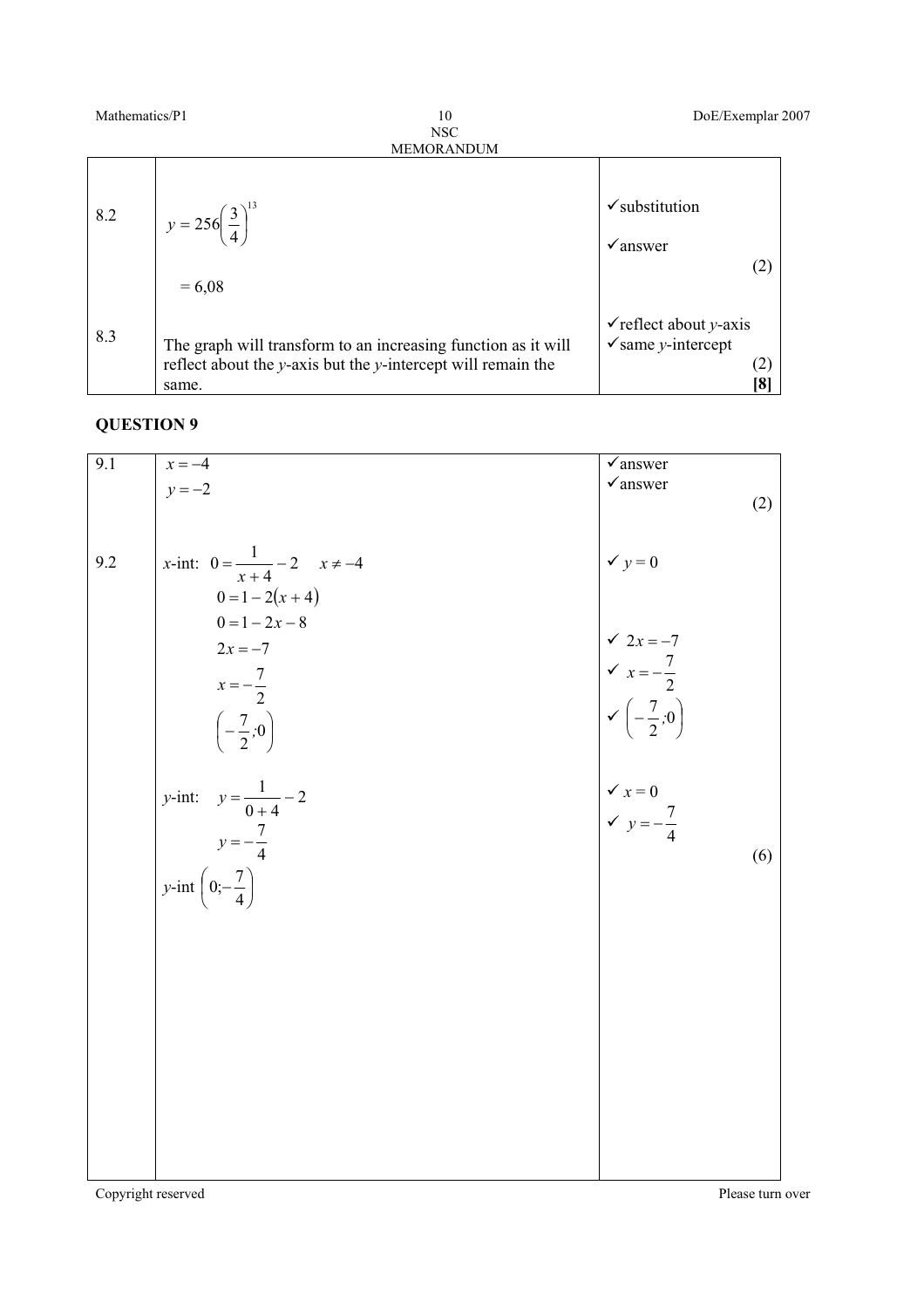

| period = $720^\circ$ | $\sqrt{\text{answer}}$                                   |
|----------------------|----------------------------------------------------------|
|                      | (1)                                                      |
|                      | $\sqrt{a}$ nswer<br>$\sqrt{a}$ nswer                     |
|                      | (2)                                                      |
|                      |                                                          |
|                      | $\checkmark$ end values                                  |
|                      | $\checkmark$ brackets                                    |
|                      | (2)<br>[5]                                               |
|                      | $a = \frac{1}{2}$<br>$b = 45^{\circ}$<br>$y \in [-2, 0]$ |